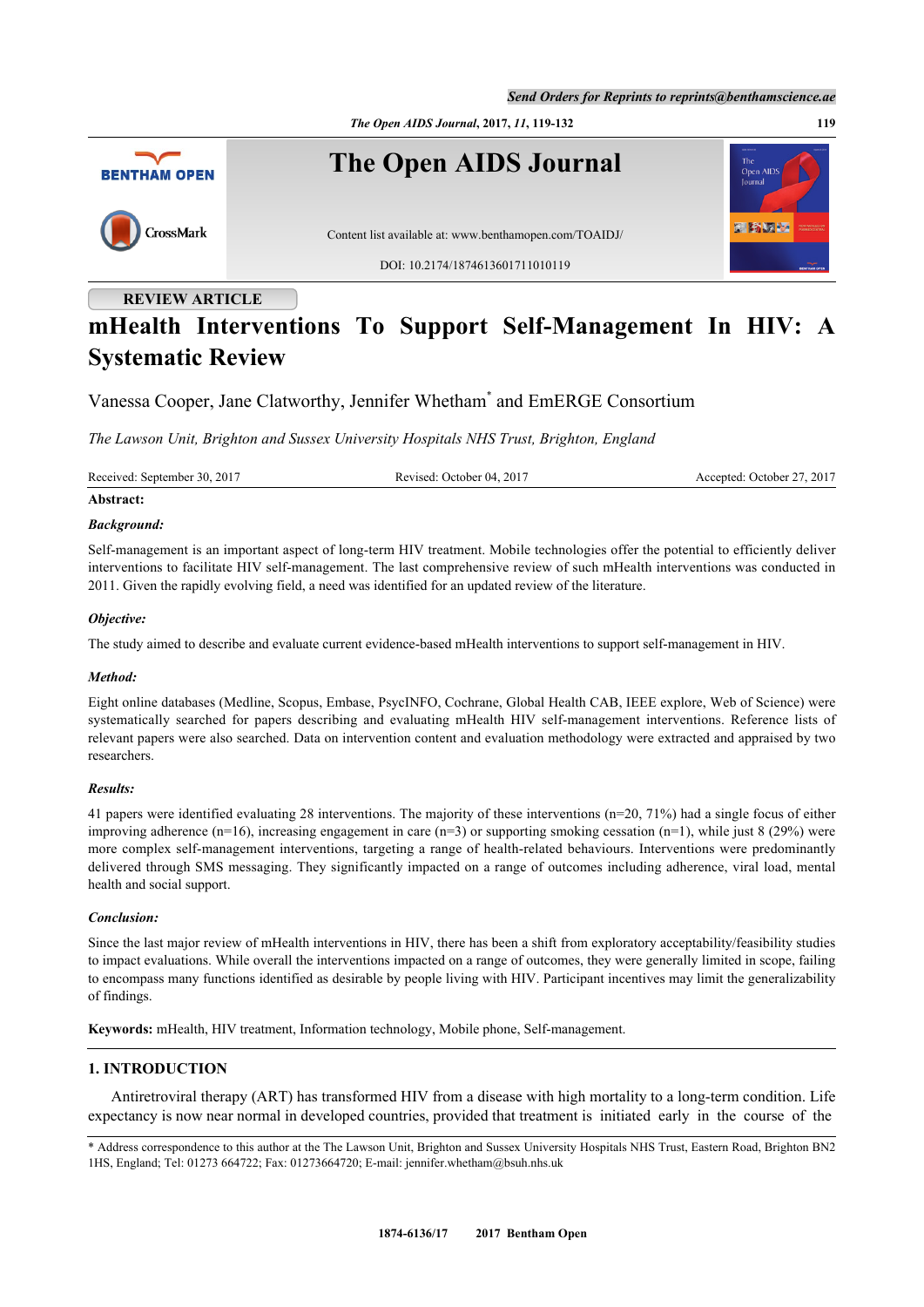illness and maintained over the long-term [[1](#page-10-0) - [3\]](#page-10-1). As people with HIV reach older age, they are vulnerable to multiple age-related comorbidities [\[4](#page-10-2)]. Given the need for long-term clinical monitoring of laboratory markers of disease (CD4 count and viral load), risk factors for age-related conditions, and adherence to medication, there is increasing focus on self-management among individuals living with HIV.

Evidence-based self-management interventions for people living with HIV (PLWH) have improved knowledge, physical health and both psychosocial and behavioural outcomes [\[5](#page-10-3)]. However face-to-face interventions are time and resource intensive, and may be difficult for most people to access. eHealth (strategies, tools and services using information and communication technologies) [[6\]](#page-10-4) have increased the accessibility of self-management interventions.

The use of mobile and wireless technologies to support the achievement of health objectives (mHealth) is the quickest growing area of eHealth, due to rapid advances in mobile applications and technologies and increasing coverage of mobile cellular networks [\[7](#page-10-5)]. In 2015, over half of the world's population had a mobile phone subscription [\[8](#page-10-6)] and it has been estimated that by 2018 the majority of all mobile phone users will have smartphones [[9\]](#page-10-7). mHealth has the potential to provide consistency in the delivery of interventions across a wide population at low cost [[10,](#page-10-8) [11\]](#page-10-9).

Mobile devices are capable of receiving reminders and educational messages, giving round the clock, real time feedback as well as opportunities to communicate with healthcare providers. Smartphones and tablet computers are also able to host applications (apps) with a multitude of capabilities such as social networking, gaming, and diagnostics [[10](#page-10-8), [12\]](#page-10-10).

A design science perspective has been advocated when developing mHealth interventions to ensure that the product is safe, useful and effective [[13](#page-10-11)]. This involves three iterative cycles; a relevance cycle to understand the requirements of the user, a rigor cycle drawing on and furthering the knowledge base and a design cycle developing and evaluating the intervention. As part of the relevance cycle, Schnall and colleagues formed focus groups with people living with HIV to identify key requirements of mHealth interventions. Participants highlighted the need for interventions that were useful, easy to use, had low risk (i.e. data stored securely, no risk of unwanted disclosure of HIV status), with trusted creators of the technology[[14](#page-10-12)].They identified nine functions that would be encompassed within their ideal app: patient-provider and peer communication; medication and appointment reminders; a medication checklist including a pill identification function and a list of current and discontinued medicines; lab reports (CD4 count, viral load, sexually transmitted infections, glucose and complete blood count); pharmacy information; nutrition and fitness trackers; resources (such as links to social services, substance abuse support, video testimonials and case management); settings (profile picture, password and alerts); and a search function. The authors then reviewed apps that were currently available for PLWH. None of the apps included all of the desired functions, three-quarters had less than four functions and none included functions on nutrition or fitness [\[15](#page-10-13)].

In order to determine their validity and effectiveness, it is important that mHealth interventions are rigorously evaluated [[16\]](#page-10-14). The findings of recent reviews [[10,](#page-10-8) [11](#page-10-9), [15](#page-10-13), [17](#page-10-15) - [21](#page-11-0)] reveal several limitations of studies evaluating mHealth interventions for HIV treatment and care. While there is evidence that weekly short message system (SMS) reminders can be effective for improving medication adherence [\[20](#page-11-1)], few studies have evaluated mHealth interventions that encompass other aspects of self-management, such as attendance of medical appointments, self-monitoring, information on demand, educational messaging, health promotion or diagnostics [[10](#page-10-8), [15](#page-10-13), [17](#page-10-15), [19](#page-10-16)]. The literature has been dominated by small-scale feasibility and exploratory studies and pilot evaluations that lack statistical power [[10](#page-10-8), [11,](#page-10-9) [17](#page-10-15), [19](#page-10-16)], and the cost-effectiveness of mHealth interventions has not yet been ascertained [\[19](#page-10-16), [21\]](#page-11-0). Moreover, many studies fail to articulate a theoretical framework and it is not possible to determine which aspects of the intervention were effective, or why [\[17](#page-10-15)]. Several reviews have highlighted a lack of research to establish the effectiveness of mHealth interventions focused on specific communities such as men who have sex with men, migrants, people who use injection drugs, women or adolescents [\[17](#page-10-15), [19](#page-10-16) - [21](#page-11-0)].

The most comprehensive review of HIV mHealth interventions to date covered articles published up to December 2011 [\[17](#page-10-15)]. Given that mHealth is a rapidly evolving field [\[16\]](#page-10-14), we sought to identify research published since January 2012, in order to describe and evaluate current evidence-based mHealth interventions to support self-management in HIV. We had three specific research questions: 1) What types of intervention have been developed to support selfmanagement among people living with HIV? 2) How effective are these interventions at improving self-management? 3) How feasible and acceptable are these interventions?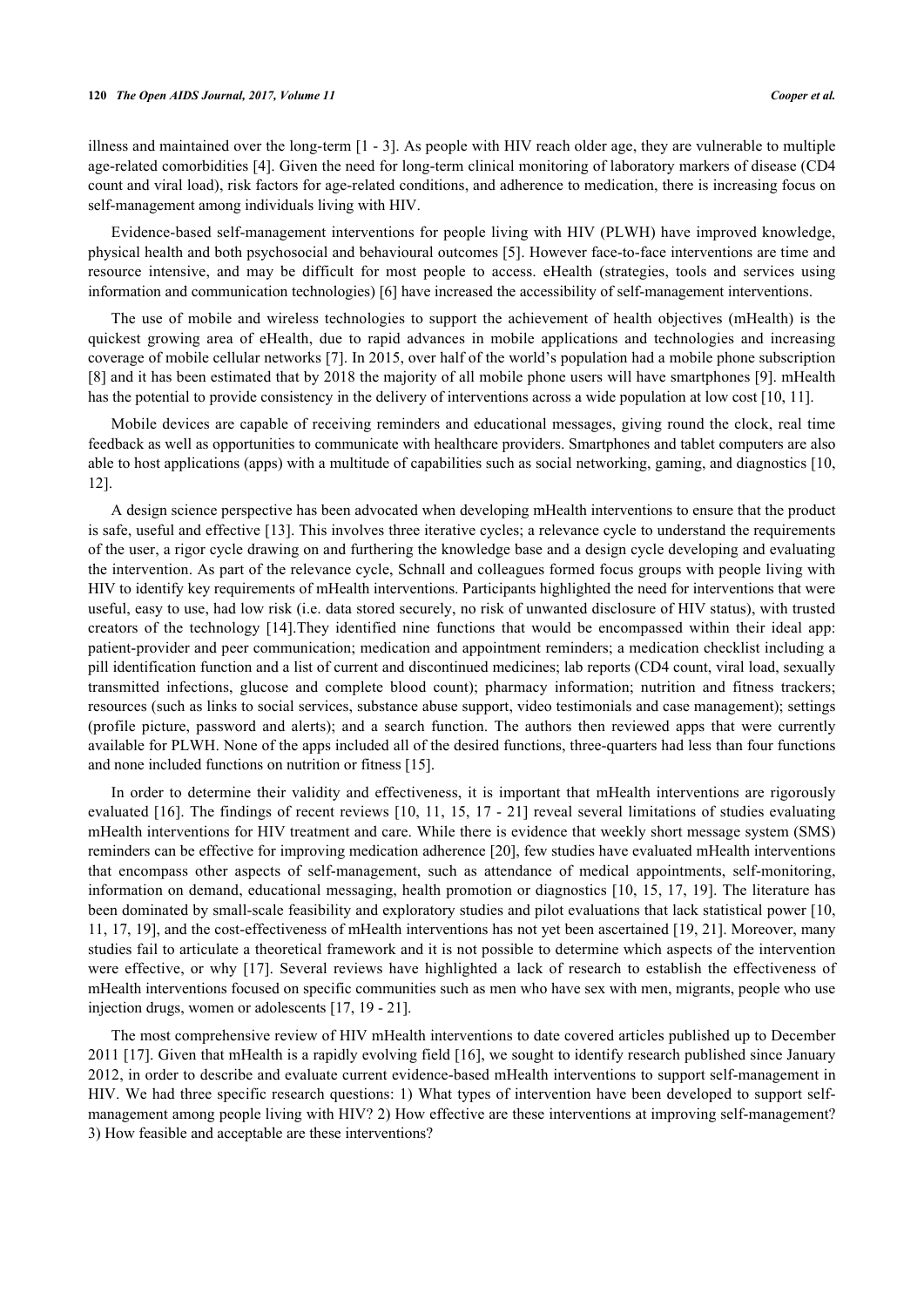# **2. METHOD**

Eight online databases (Pubmed/Medline, Scopus, Embase, PsycINFO, Cochrane, Global Health CAB, IEEE explore and Web of Science) were searched for relevant papers in October 2015. Search terms were developed based on those used by Catalani *et al.* [[17\]](#page-10-15): (mHealth OR mobile phone\* OR handheld device\* OR cellular phone\* OR mobile device\* OR handheld computer\* OR iPAD\* OR android tablet\* OR smart device\* or smart phone\*) AND (HIV or Human Immunodeficiency Virus). Searches were limited to January 2012 onwards as the review conducted by Catalani *et al.* covered the period up to December 2011. ClinicalTrials.gov was also searched using the same search terms to identify relevant studies in progress. These studies were followed up in October 2016 to see whether they had subsequently been published.

In addition to the electronic database search, reference lists of reviewed papers were searched for additional relevant material. References of retrieved articles were exported to EndNote and duplicates removed. The references and abstracts were then exported into an Excel spreadsheet for abstract review. This process was conducted by two researchers with 100% overlap. Disagreement was resolved through discussion. Full text copies of papers that appeared relevant were obtained and subjected to further scrutiny. Papers were included in the review if they met the following criteria:

Inclusion criteria

- 1: The article reports on the systematic investigation of a specific mHealth intervention
- 2: The mHealth intervention is HIV-focused
- 3: The article specifies the study design and provides a description of the methods used for investigation
- 4: The study assesses feasibility, acceptability, patient-related outcomes, adherence and/or cost-effectiveness

#### Exclusion criteria

- 1: mHealth is focused on the prevention of HIV
- 2: mHealth is focused on HIV screening
- 3: mHealth intervention was developed specifically for children
- 4: mHealth intervention was developed for health workers

Two researchers independently extracted the following data from the articles: country, study aim, method (quantitative or qualitative), design (cross-sectional, pre-post, RCT), population, sample size, description of the intervention (*e.g.* mode of delivery, functions, target behaviours), outcomes measures and results.

Two researchers (VC and JC) independently rated the quality of the retrieved articles, using the Mixed Methods Assessment Tool [MMAT] [[22](#page-11-2)]. This tool enables the assessment of studies with a wide range of designs, including mixed methods studies. For each type of study (qualitative, RCT and quantitative descriptive studies), four items were used to assess quality. For mixed methods studies, the quality of both the qualitative and quantitative elements were assessed, as well as completing an additional three questions focusing on the integration of the methods. For each item, response categories were 'yes', 'no' or 'can't tell'. Each study received a score ranging from 25% (\*) (1 criterion met) to 100% (\*\*\*\*) (all criteria met). For mixed method studies, the overall quality score was derived from the lowest scoring of the qualitative, quantitative and mixed methods components. Disagreement between researchers was resolved through discussion. No study was excluded on the basis of the quality assessment because we were interested in collating information on all relevant mHealth interventions. The quality of published conference abstracts and poster presentations was not assessed due to insufficient information being provided to conduct the assessment.

# **3. RESULTS**

# **3.1. Selection of Articles for the Review**

The electronic database search identified 570 potentially relevant papers, 132 of which were selected for full text screening on the basis of the title and abstract search. These papers were obtained and subjected to full text review, with 37 papers meeting the inclusion criteria. Further 4 papers were identified from the reference list search and communication with authors, resulting in a total of 41 papers (see Table S1 for an overview). Reasons for exclusion at each stage are shown in Fig. (**[1](#page-3-0)**). Four published protocols were identified using the electronic database search (n=3)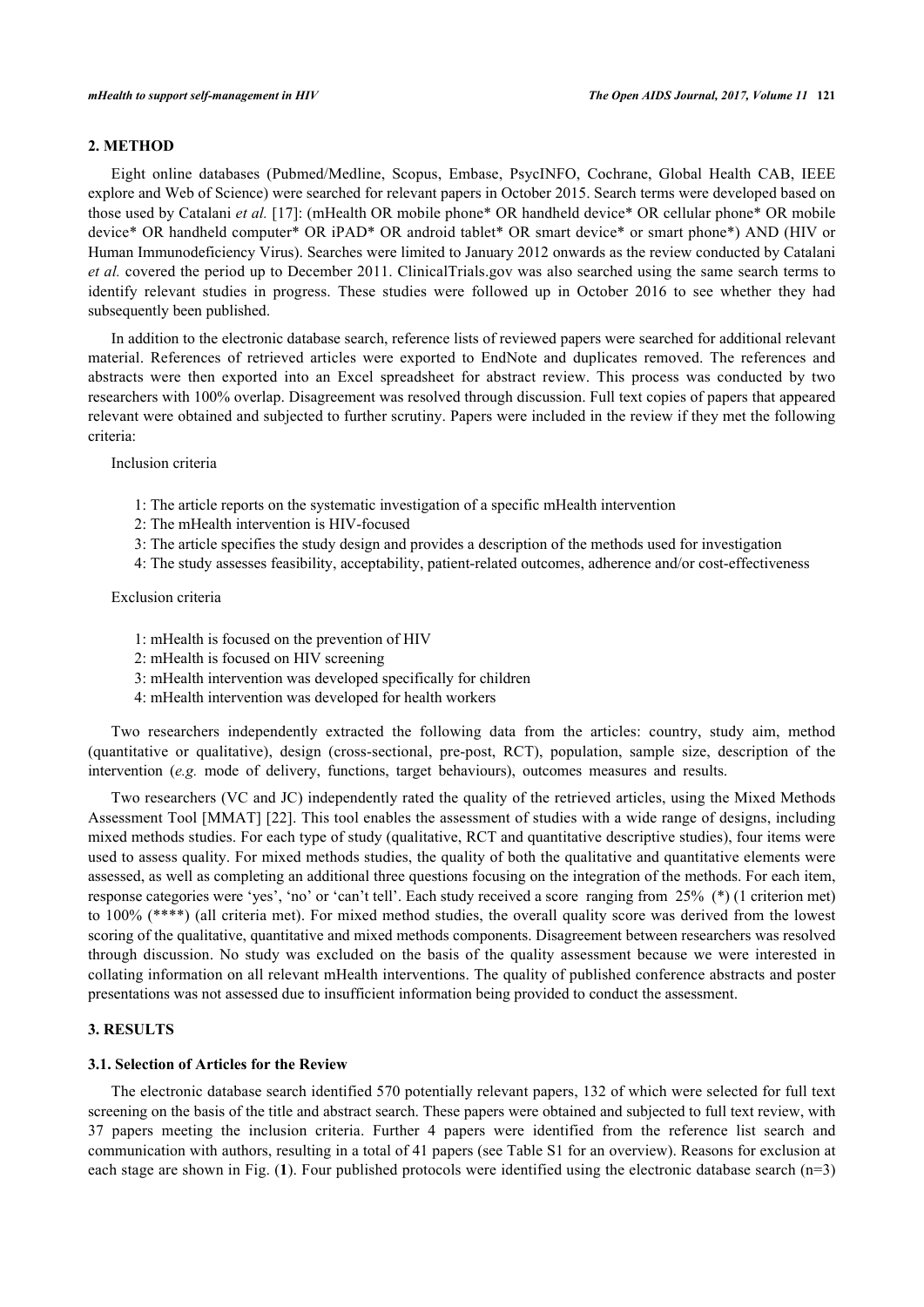<span id="page-3-0"></span>and the search of ClinicalTrials.gov (n=1) (Table S2). Five further relevant ongoing studies were identified through ClinicalTrials.gov (Table S3). The results of these studies had not been published when followed up in October 2016.



Fig. (1). Flow diagram showing paper selection process.

#### **3.2. Characteristics and Quality of Included Studies**

The methodological characteristics of the 41 studies are summarized in Table S4. The majority of the studies used quantitative or mixed quantitative and qualitative methods. The studies were conducted in 12 countries across North America, South America, Africa, Asia, Europe and New Zealand. The majority of studies were conducted in North America (23; 56%). Two thirds of the articles (27; 66%) described studies conducted with specific groups of PLWH: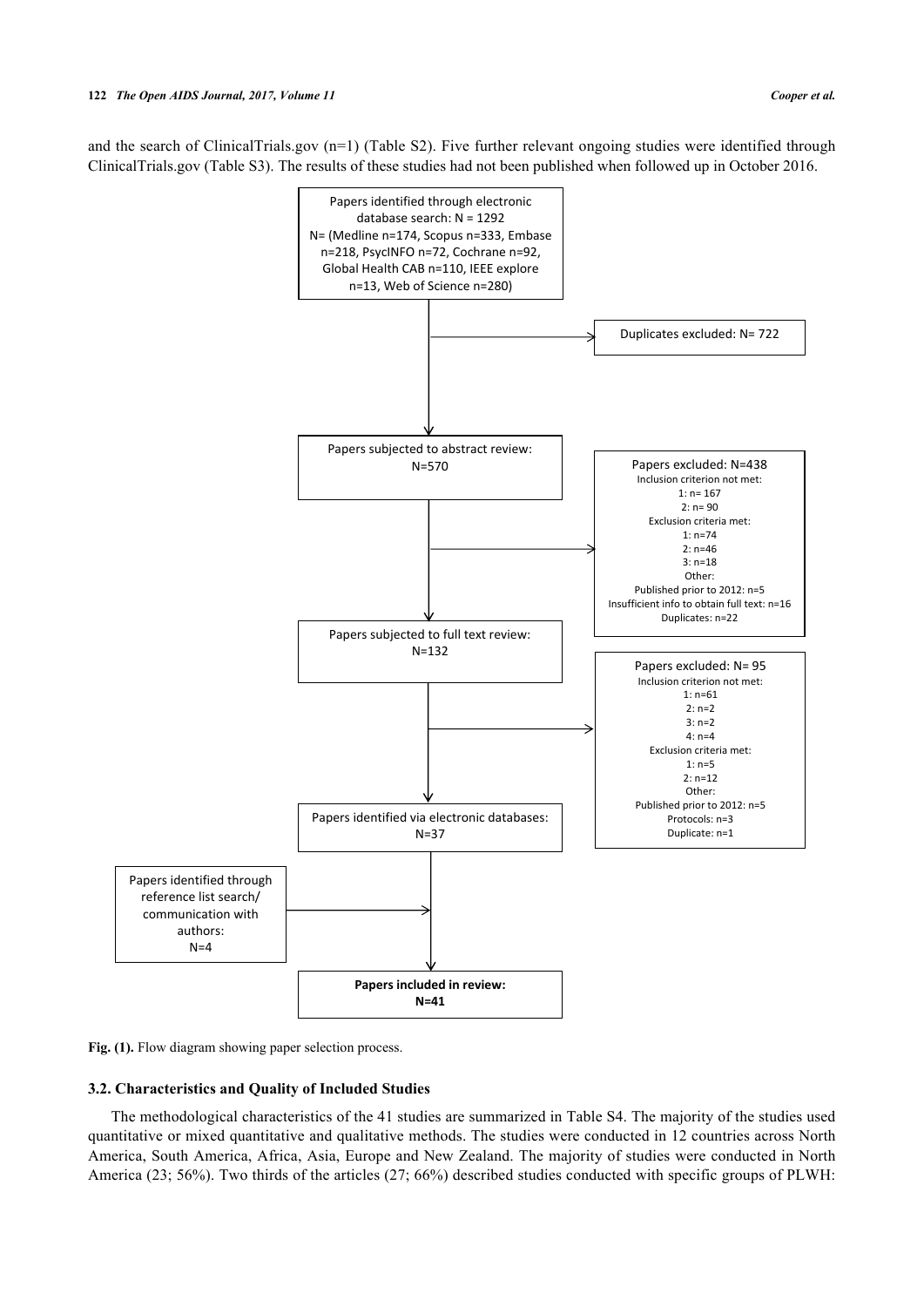(*e.g.* men who have sex with men; women; young people; people with or at risk of low adherence; smokers, heavy drinkers or drug users).

It was possible to assess the quality of 32 studies (the remaining 9 were conference abstracts or posters) using the MMAT, with scores ranging from 25% (\*) to 100% (\*\*\*\*) (see Table S1 for individual study scores). Overall, 20 (62%) of these studies scored 75% or 100%, indicating good quality. The quality of the studies including a qualitative component was generally poorer than that of the quantitative studies, with only 1 (20%) of 5 qualitative/mixed methods studies assessed scoring over 50%. None of the qualitative studies demonstrated appropriate consideration of how the findings might relate to the researcher's influence (reflexivity).

#### *3.3. What types of intervention have been developed to support self-management among people living with HIV?*

The 41 papers included in the review described 28 interventions. Key features of these interventions are presented in Table S5. The interventions were delivered via SMS text messaging (16; 57%), mobile applications (5; 18%), mobile telephone calls  $(3;11\%)$ , Interactive Voice Response (IVR – 1; 4%), and downloaded videos (1; 4%). In addition, one intervention combined SMS messaging with IVR and one offered a choice of delivery methods. Less than a third of the interventions were designed with an aim of impacting on multiple self-management behaviours (8; 29%). Most interventions instead focused on a single target behaviour, either adherence to medication (16; 57%), engagement with care (*e.g.* appointment attendance) (3; 11%) or smoking cessation (1; 4%). The interventions included a wide range of functions (n=15) to achieve these aims, the most common of which were medication reminders (16; 57%); behaviour monitoring (13; 46%); patient-provider communication (10; 36%); personalized feedback (8; 29%) and appointment reminders (6; 21%). The number of functions included in the interventions ranged from 1-6 (Table S5), with most interventions including three or fewer functions (22; 79%). Few studies referred to the use of a theoretical framework to design the intervention (5; 18%), although half acknowledged the involvement of people with HIV in their development (14; 50%). The majority of interventions (19; 68%) had been evaluated using either an RCT or pre-post study design.

## **3.4. SMS Interventions**

#### *3.4.1. Overview of SMS Interventions*

Of the 16 interventions delivered via SMS, 11 were designed to increase adherence to ART, 3 to increase engagement with care (*e.g.* to increase appointment attendance) and 2 to facilitate a range of self-management behaviours including adherence to ART, appointment attendance and lifestyle factors (complex self-management). These interventions are summarized in (Table S6). SMS messages were typically covert, without referring to HIV, antiretrovirals or potentially stigmatizing behaviours (*e.g.* recreational drug use). For example, several studies used vague messages such as "take ur big blue pill" [\[23\]](#page-11-3) while others used more coded statements such as "Carry on! Carry on!" [\[24](#page-11-4)], "take good care of your health" [[25\]](#page-11-5) or "How are you?" [[26](#page-11-6)]. In several instances, the content of the SMS message was personalized by allowing the individual participants to choose the message [\[23](#page-11-3), [24,](#page-11-4) [27](#page-11-7) - [29\]](#page-11-8). Seven of the SMS interventions (44%) employed one-way text messages, which predominantly served as a reminder. The remaining nine (56%) interventions employed 2-way text messaging, whereby participants could respond, either to confirm adherence behaviour (*e.g* [[23,](#page-11-3) [27,](#page-11-7) [30\]](#page-11-9).) or to access further support (e.g [\[26](#page-11-6), [31](#page-11-10)].). In some cases, further SMS messages were then tailored according to the participant's response. For example, tailored reinforcement messages were sent, such as "Great job! Ur current adherence: 75%. Adhr when u take ur next dose: 80% (4/5 doses)"[[23](#page-11-3)] or the intervention intensity and content of subsequent messages was dynamically tailored to the individual's needs [[32](#page-11-11) - [34\]](#page-11-12). For example, participants reporting substance use and potentially risky sexual behaviour could be sent tailored messages such as "Stay in control—guys who are buzzed or high take more risks" [\[33](#page-11-13)].

## *3.4.2. Efficacy of SMS Interventions*

Eight of the SMS interventions designed to improve medication adherence were evaluated in RCTs or pre-post trials. Seven were found to have a positive impact on adherence. In over half of these evaluation studies, objective adherence measures such as electronic monitoring or pharmacy refill rates were used. Four of the eight studies went on to explore the impact of the SMS intervention on clinical markers such as viral load and CD4 count, with two reporting a significant reduction in viral load [[26](#page-11-6), [34\]](#page-11-12) and one reporting a significant increase in CD4 count [[34](#page-11-12)] following the intervention. One of the studies that did not find a significant effect of the intervention on clinical markers had a very small sample size (n=25) and was unlikely to have been powered to find a difference [[27\]](#page-11-7).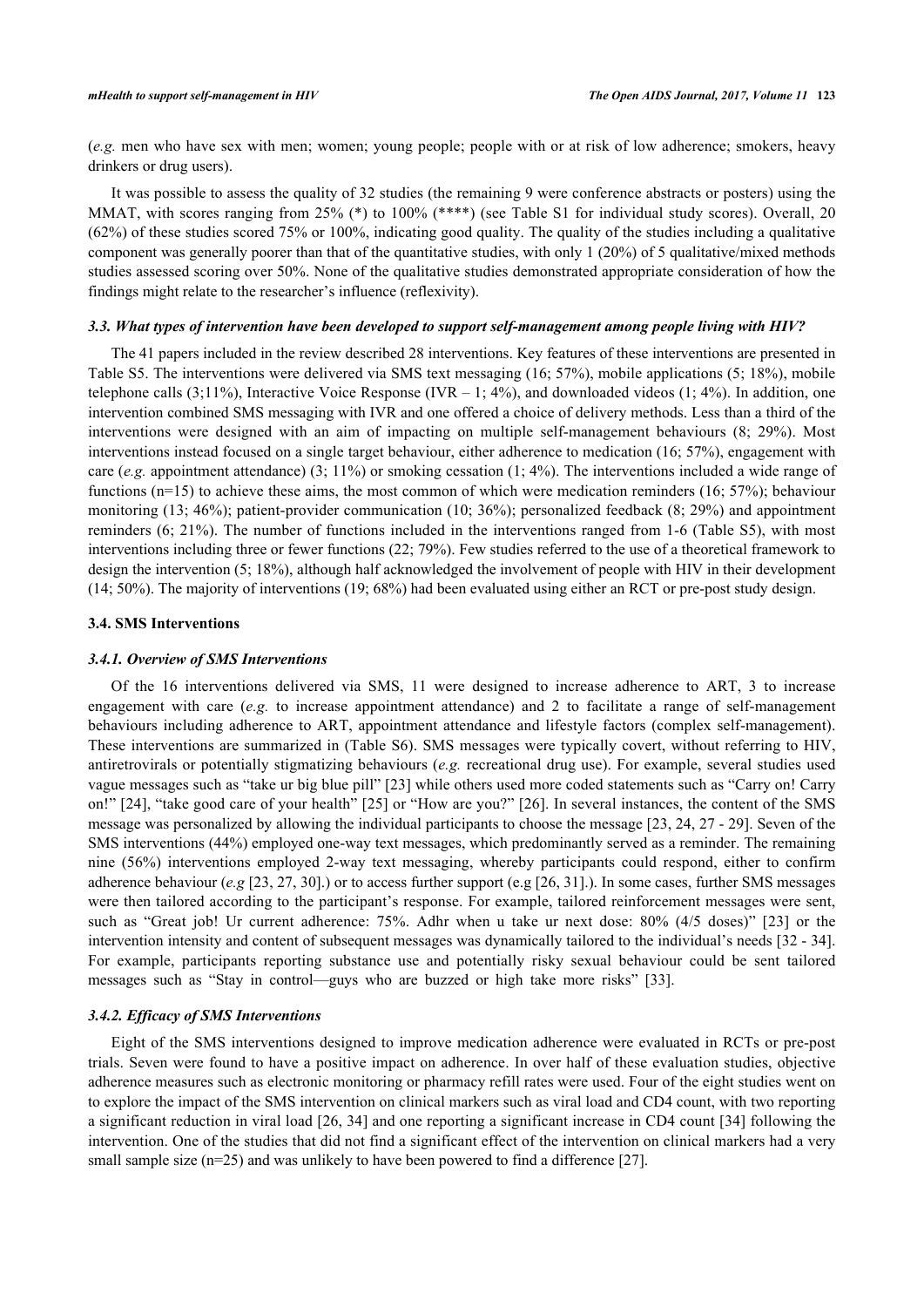#### **124** *The Open AIDS Journal, 2017, Volume 11 Cooper et al.*

Three of the SMS interventions designed to increase engagement with care were evaluated using an RCT [\[35](#page-11-14), [36](#page-11-15)] or pre-post design [[37](#page-11-16)]. Two of these interventions involved sending SMS appointment reminders and neither found a significant impact on HIV clinic appointment DNA rates [[35](#page-11-14), [37](#page-11-16)], although one study found a reduction in DNA rates among a larger general sexual health clinic population [[37\]](#page-11-16). One study found that an SMS intervention alerting people to an abnormal CD4 result, combined with travel re-imbursement, significantly reduced the time to clinic return and the time to ART initiation [[36\]](#page-11-15).

Of the two SMS interventions designed to address a range of self-management behaviours [\[29](#page-11-8), [33,](#page-11-13) [34\]](#page-11-12), only one has been evaluated for effectiveness [\[33,](#page-11-13) [34\]](#page-11-12). In a relatively small pre-post trial (n=52), in addition to a positive impact on adherence, viral load and CD4 count outlined above [[34\]](#page-11-12), this tailored responsive SMS intervention was found to reduce reported sexual risk behaviours and increase perceived social support and HIV knowledge [\[33](#page-11-13)]. There was no significant change in participants' perceived involvement in care, although this was already high before the initiation of the intervention.

## *3.4.3. Feasibility and Acceptability of SMS Interventions*

SMS interventions have generally been found to be feasible and acceptable to patients [\[25,](#page-11-5) [27,](#page-11-7) [28,](#page-11-17) [32,](#page-11-11) [38](#page-12-0) - [40\]](#page-12-1). Benefits reported by participants include being reminded to take medicines, being reminded about appointments, having quicker/easier access to healthcare or psychosocial support and feeling cared for/ connected [[25,](#page-11-5) [38](#page-12-0), [39\]](#page-12-2). For example, one participant said "It was very helpful for me. Well sometimes I feel really alone, so it made me not feel so alone" [\[39](#page-12-2)]. However, in one study over 50% of participants found the text messages irritating [\[41](#page-12-3)] and participants in another study indicated that text messages would be unwelcome if they were too frequent [[42\]](#page-12-4). Practical barriers to engaging with the SMS interventions included lost phones/ chargers and temporary service disconnection [[28,](#page-11-17) [29,](#page-11-8) [35\]](#page-11-14).

Two studies explored health care professionals' perceptions of SMS interventions [\[43,](#page-12-5) [44\]](#page-12-6). Participants in both studies reported observed benefits for patients but also highlighted increased demands on their time (*e.g.* to respond to text messages) which would need to be taken into account in any roll-out of such interventions. There was some recognition, however, that the increased work load could be worthwhile due to adherent patients ultimately being less work – *e.g.* "if this is really successful and people do... start to adhere [to their HIV medication]...[the workload] would even out over time."[[43\]](#page-12-5). Some health professionals also reported concerns about face-to-face care being replaced with text messaging – *e.g.* "I would hate to see it as though this is how your care is now, is *via* texting, or phone, or whatever, versus in person" [[43\]](#page-12-5).

#### **3.5. App Interventions**

#### *3.5.1. Overview of App-Based Interventions*

Five interventions delivered via smart device apps were identified, outlined in Table S7. Two were developed specifically with an aim of increasing medication adherence [[45](#page-12-7), [46\]](#page-12-8). Both were based on an app developed by Media Lab, Massachusetts Institute of Technology. The app enabled participants to record their medication-taking using a clock programmed with their medication schedule. It also provided visual information on adherence (*e.g.* though graphical representations of estimated plasma concentrations of antiretroviral medicines) and clinical information (*e.g.* viral load, CD4 count).

Two apps addressed multiple aspects of self-management [[47](#page-12-9) - [49\]](#page-12-10). One involved the use of an existing, low-priced Personal Health Record app (MyMedical), downloaded onto iPods [\[47\]](#page-12-9), to enable participants to enter, store and retrieve information to support self-management (*e.g.* record test results and appointment details, set medication reminders). Another used an existing survey app (ohmage) to enable participants to monitor their medication adherence and risk behaviour (*e.g.* substance use, sexual behaviour), as well as mental health and stressful life events [[48\]](#page-12-11).

The final app was designed to reduce alcohol consumption among alcohol dependent people living with HIV [[49\]](#page-12-10). The research team worked with android programmers and service users/ health professionals to develop a smart phone adaptation of a previous IVR intervention (HealthCall). Following a motivational interviewing session, participants used the app to record their daily alcohol intake, medication adherence and risk taking behaviour. They were also given access to a counsellor and could obtain graphical feedback on their drinking patterns.

#### *3.5.2. Efficacy of App-Based Interventions*

Perera *et al.* (2014) conducted an RCT to determine the effectiveness of their smartphone adherence app [\[45](#page-12-7)]. The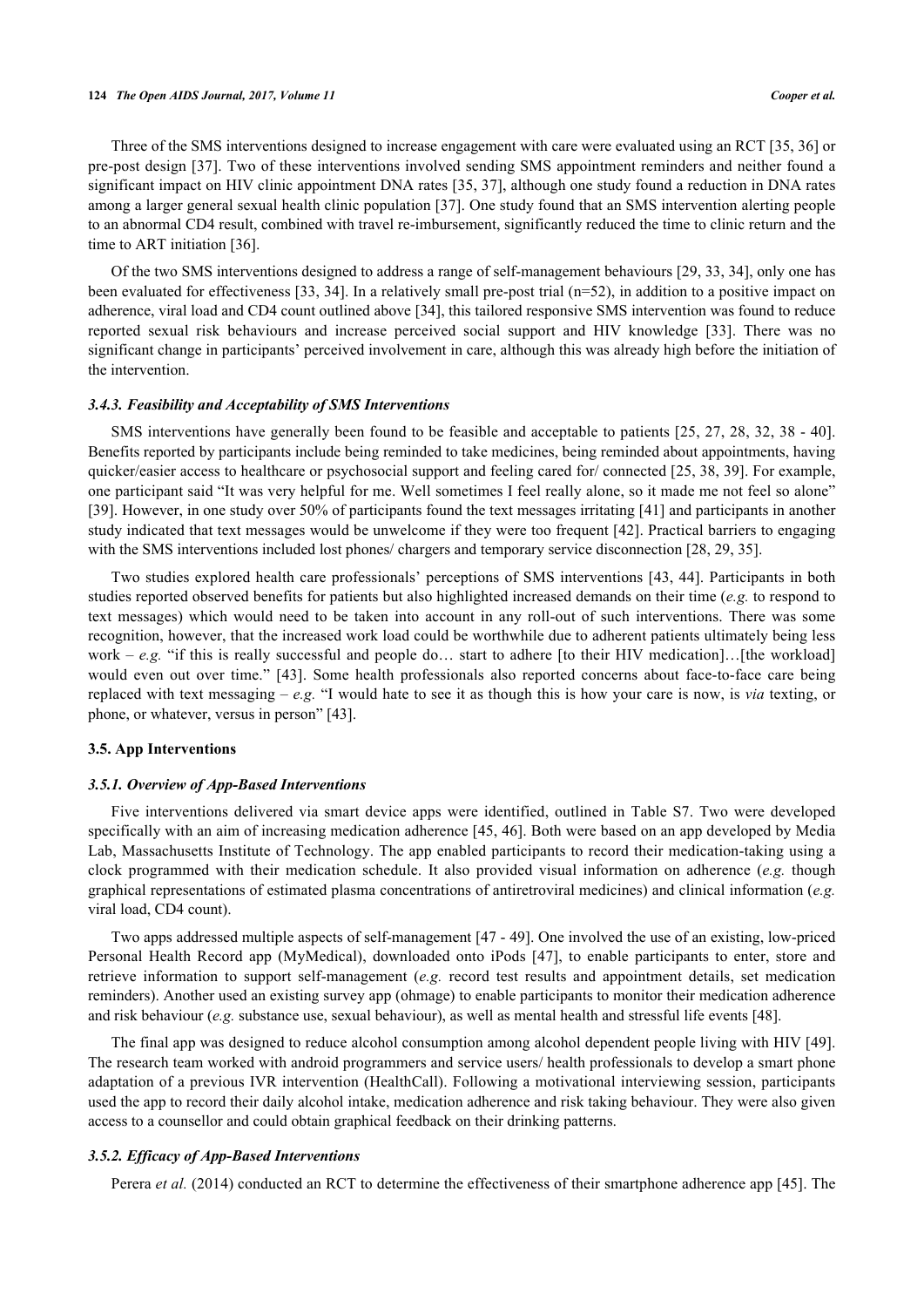full intervention was associated with significant improvements in viral load, self-reported adherence and satisfaction compared to the active control condition, where patients only received the clock/ adherence-monitor element. Greater levels of engagement with the app were associated with increased understanding of HIV infection and perceived need for ART.

Luque *et al.* (2012) reported a significant increase in self-efficacy for adherence following the use of the personal health record application [[47\]](#page-12-9). This appeared to be driven by increased self-efficacy for integrating medication into daily routines. However actual adherence behaviour was not assessed.

Hasin *et al.* (2014) reported a decrease in the number of drinks per day and an increase in 30-day abstention following the HealthCall-S app [[49](#page-12-10)]. These findings were comparable with those achieved with the IVR version of the intervention.

#### *3.5.3. Feasibility and Acceptability of App-Based Interventions*

The app-based interventions appeared to be both feasible and acceptable to participants. For example, 92% participants reported that they liked using HealthCall-S[[49](#page-12-10)], 81% participants who used the personalized visual adherence app said they would recommend it to other people on ART [[45\]](#page-12-7) and over 90% of participants who used the personalized health record on the iPod were satisfied with the ease of use of both the app and the device, and intended to use it after subsequent clinic visits [[47\]](#page-12-9). However, approximately a third of patients using HealthCall-S reported some concerns about privacy [[49\]](#page-12-10).

Swendeman *et al.* (2015) conducted semi-structured interviews with participants using the self-monitoring survey app [\[48](#page-12-11)]. Participants reported numerous benefits of self-monitoring, achieved primarily through mechanisms of reflection (*e.g.* "Helped me think about how many times I actually miss my medication—I never thought about it before"), reinforcement (*e.g.* "Helps me stay on track with not smoking") and cues to action (*e.g.* "Reminds me to ask the questions about safe sex and find out the status of my partner"). The findings suggested that self-monitoring may influence beliefs, motivations and skills. However, almost a third of participants found the surveys tedious/ repetitive [\[48](#page-12-11)].

## **3.6. Mobile Phone Calls**

### *3.6.1. Overview of Mobile Phone Call Interventions*

Three interventions used calls to a mobile phone to deliver self-management interventions. The first targeted medication adherence among young people living with HIV through daily calls by an adherence facilitator to address barriers to medication adherence, provide support for problem solving, make referrals to the clinical team where required and give appointment reminders [\[50](#page-12-12), [51\]](#page-12-13). The second focused on medication adherence and appointment attendance among ART naïve and experienced patients in China, with two-weekly, 3-minute calls addressing difficulties in making hospital visits, treatment adherence and health concerns [\[52\]](#page-12-14). The final mobile phone call intervention addressed smoking behaviour [[53](#page-12-15)]. Following routine smoking cessation advice and information on how to obtain nicotine replacement therapy patches, intervention participants received 11 cognitive-behavioural therapy (CBT)-based counselling sessions over 3 months, focusing on motivation to quit, self-efficacy and social support. They were also given access to a hotline to call if additional support was required between sessions. None of the phone call interventions specified user involvement in their development.

## *3.6.2. Efficacy of Mobile Phone Call Interventions*

Belzer *et al.* tested the adherence intervention in an RCT and found that the daily calls with an adherence facilitator was associated with a significant increase in self-reported adherence and a significant decrease in viral load [[50](#page-12-12)]. In contrast, brief two-weekly calls did not have a significant impact on adherence, clinical attendance or clinical variables among either treatment-naïve or treatment experienced patients, although adherence was already high at baseline [[52\]](#page-12-14). ART-naïve patients who received the intervention experienced a significant increase in some quality of life domains following the intervention

In an RCT of the smoking cessation intervention, the odds of 7-day abstinence were more than 4 times higher among participants who received the intervention than in the control group [[53\]](#page-12-15). In a secondary analysis, self-efficacy was identified as a significant mediator of the intervention effect [\[54](#page-12-16)].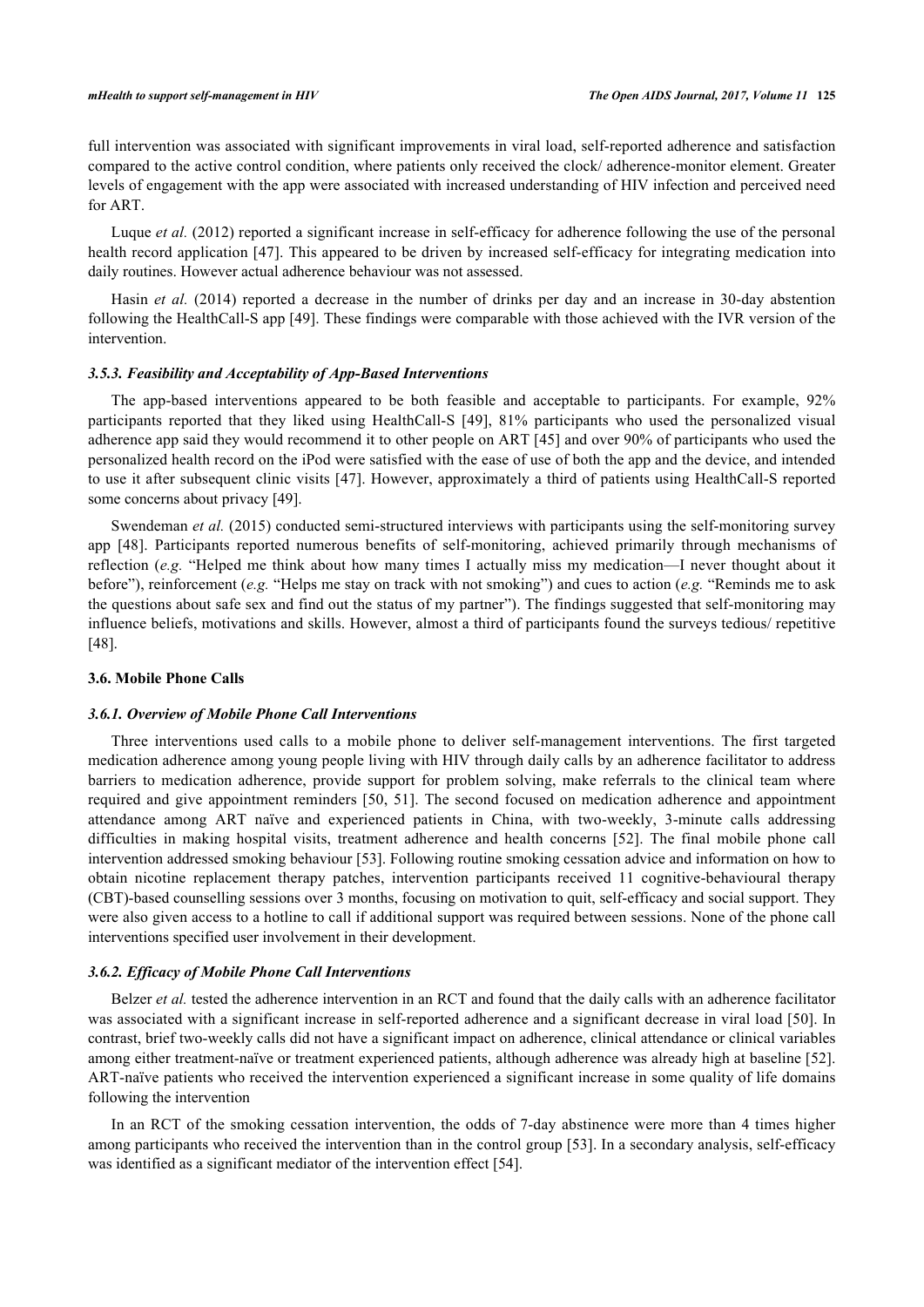## *3.6.3. Feasibility and Acceptability of Mobile Phone Call Interventions*

Perceptions of mobile phone call interventions were only elicited from participants who received the adherence facilitator phone call intervention [\[51](#page-12-13)]. In exit interviews, 94% of participants interviewed gave very positive feedback, reporting that they felt supported by the adherence facilitator, and experienced increased in motivation and routine for taking ART following the intervention. Reminders and support were perceived to be important features of the intervention. 81% said they would have liked to have continued with the intervention and 100% reported that they would recommend the intervention to a friend. Adherence facilitators were also interviewed, with 92% believing that the participants were able to make use of the problem solving discussions.

## **3.7. Other Intervention Delivery Formats**

Swendeman *et al.* (2015) worked with a community advisory board to develop and pilot a mobile IVR based intervention consisting of a series of recorded messages aimed at addressing multiple domains of self-management [[55\]](#page-12-17). Calls were made daily corresponding to the individual's ART regimen. There was a significant increase in adherence following the intervention, however, increases in depression and alcohol use (frequency of drinking) were also observed. Participants reported concerns about messages being overheard by others, however majority of messages had high approval rates. Participants preferred general health (rather than HIV-specific) messages, and valued messages addressing hygiene, nutrition, physical and psychological health/wellbeing and adherence reminders [[55\]](#page-12-17).

The HIV India (HIVIND) intervention utilised two types of weekly mobile phone adherence reminders (i) an automated interactive voice response (IVR) call and (ii) a non-interactive neutral picture SMS [\[56](#page-12-18) - [58\]](#page-13-0). The acceptability of the intervention was examined in two studies. Over 90% reported that the intervention was useful [\[58](#page-13-0)] however the IVR component of the intervention was considered to be more helpful than the text message [[56](#page-12-18)]. In a prepost study, the proportion of patients with high adherence increased significantly following the intervention[[56](#page-12-18)] however a subsequent RCT found no significant effect of the intervention on viral load, adherence or mortality in 631 patients initiating ART [[57\]](#page-12-19).

Winstead-Derlega (2012) examined the feasibility and potential impact of delivering peer-health messages on HIVmedication adherence, stigma and disclosure, via videos pre-programmed onto an iPod Touch [[59](#page-13-1)]. The majority of participants reported that the videos were helpful and meaningful and were interested in viewing more, however, there were no significant changes in questionnaire items measuring engagement with care or comfort with HIV disclosure between baseline and follow-up [[59\]](#page-13-1).

Stankievich (2015) evaluated an intervention involving twice-monthly contact with healthcare professionals through text message or a social networking site of the participant's choice (*e.g.* Facebook, WhatsApp), and a mobile-phone contact if needed [\[60](#page-13-2)]. The intervention was considered to be feasible and was associated with improved adherence in a group of children and young adults.

## **3.8. Protocols**

Four published protocols were identified (Table S2). All described an SMS intervention. Of these, one intervention focused on adherence to ART through providing daily medication reminders [[61\]](#page-13-3); two focused on engagement with care (providing adherence reminders plus supportive, informational and motivational text message [\[62](#page-13-4)] or weekly two-way SMS to check how patients are doing and allow them to identify whether assistance is required [[63](#page-13-5)]), and one intervention focused on both adherence and engagement with care, comprising text messages related to appointment reminders; medication adherence, HIV secondary prevention and barriers to care [[64\]](#page-13-6).

#### **3.9. Currently Funded Studies**

Five further current studies were found on ClinicalTrials.gov (Table S3). These included four SMS interventions and two apps (1 intervention included both SMS and an app). Three of the SMS interventions focused on adherence to ART (two of which provided feedback on adherence and one of which provided adherence reminders with monetary reinforcement for adherence). One intervention was focused on both engagement with care and adherence, providing appointment reminders as well as medication reminders.

# **4. DISCUSSION**

We identified 41 research papers published since 2012, reporting on 28 mHealth self-management interventions to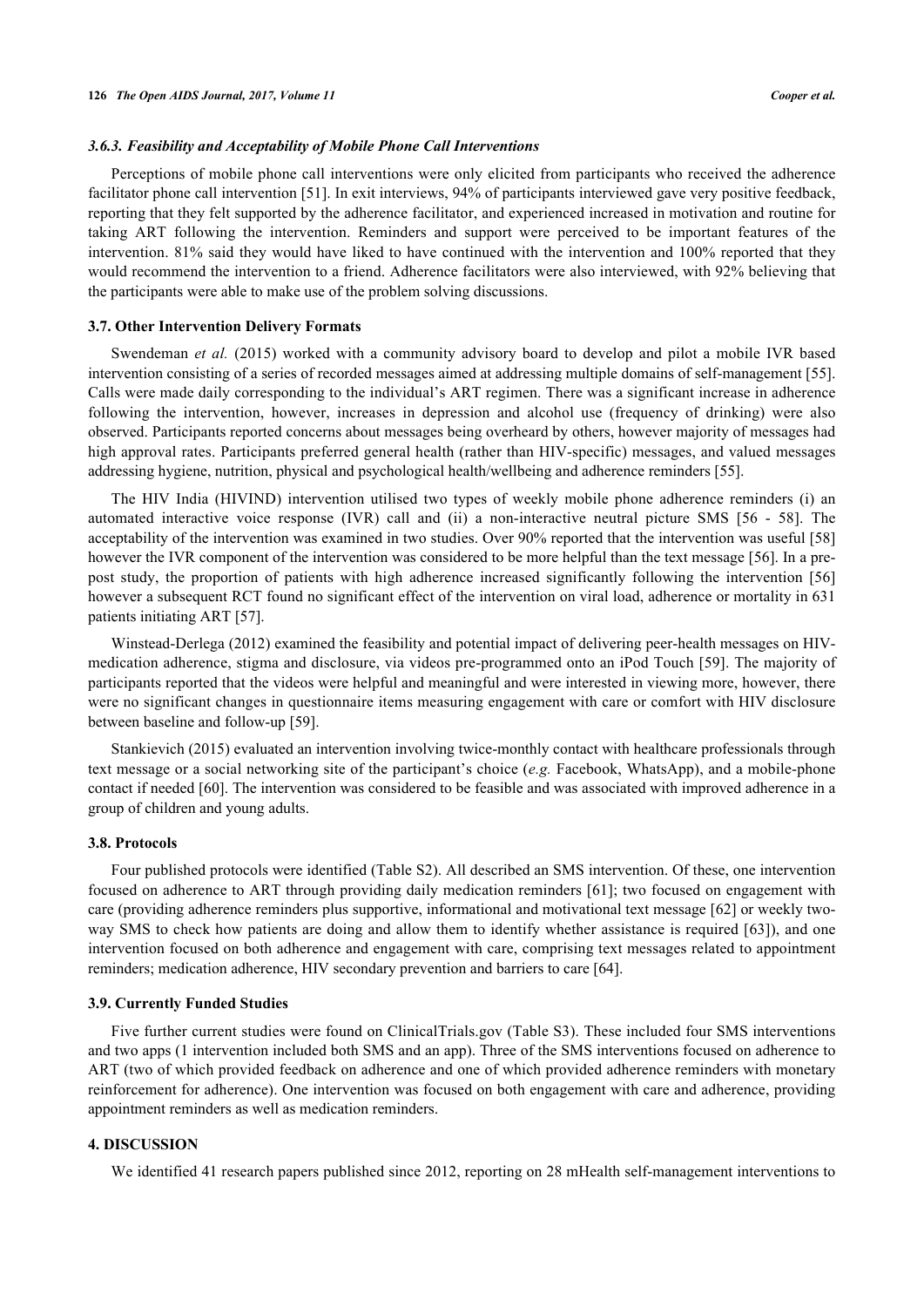support individuals receiving HIV treatment and care. Most of the mHealth interventions reviewed and currently in development were SMS-based. Other formats included apps, mobile phone calls, interactive voice response and downloaded videos. No single format stood out above the others in terms of effectiveness, feasibility or acceptability.

The findings of this systematic review suggest that there has been progress in the development and evaluation of mHealth interventions for PLWH over recent years. In an earlier systematic review, Catalani *et al.* (2013) identified 35 research studies published in the years up to 2011 reporting on the development or evaluation of mHealth interventions addressing HIV prevention, care and treatment [[17](#page-10-15)]. The investigators noted the preponderance of small scale, early stage studies exploring feasibility and acceptability of mHealth interventions and only a small number of impact evaluations. In contrast, two thirds of the interventions included in our review had been evaluated using a randomized controlled trial or prospective, repeated measures design.

Our review found evidence that mHealth interventions can have significant impact on outcomes including adherence to ART [\[23](#page-11-3), [24,](#page-11-4) [26,](#page-11-6) [27](#page-11-7), [30,](#page-11-9) [34,](#page-11-12) [45](#page-12-7), [55\]](#page-12-17), viral load [[26](#page-11-6), [34](#page-11-12), [45\]](#page-12-7), engagement with care [\[36\]](#page-11-15), HIV knowledge, social support and sexual risk behaviours [[33](#page-11-13)], smoking cessation [\[53](#page-12-15)], quality of life [\[52](#page-12-14)], depression, anxiety and selfefficacy [\[54](#page-12-16)]. However, none of the studies identified evaluated the cost-effectiveness of mHealth interventions, which may be necessary in order to convince health care providers of the value of wide-scale implementation of mHealth interventions as a viable addition to clinical care.

The importance of an implementation sciences perspective in the development, evaluation and implementation of mHealth interventions has been widely acknowledged [[11,](#page-10-9) [13,](#page-10-11) [17\]](#page-10-15). Members of target populations were involved in the development of 50% of the interventions included in this review. However the degree to which PLWH were involved differed between studies, from the use of focus groups to inform the development of an application [[46](#page-12-8)] to the iterative testing and development of the intervention [\[47\]](#page-12-9). A recent study identified the desired functions of mHealth selfmanagement apps among a group of PLWH [\[15\]](#page-10-13). These included functions addressing patient-provider and peer communication; medication and appointment reminders; a medication checklist; lab reports; pharmacy information; nutrition and fitness trackers; resources (such as social services, substance abuse, video testimonials) and search and settings functions. None of the interventions identified in our review included all of these functions. More than half of the interventions included medication reminders and over a third included patient-provider communication. Few, however, included lab reports and links to resources and no interventions included nutrition or fitness trackers. Interventions varied widely in the number of functions they offered, with 29% of interventions comprising a single function (typically a medication reminder) and only 22% of interventions including four or more functions. There is clearly a need to develop more complex apps in line with patients' needs. An obvious challenge is the cost of developing this technology. Rather than individual research groups building apps in isolation, there may be a need for greater collaboration or indeed to explore opportunities to partner with commercial organisations.

Patients reported satisfaction with the interventions [\[27](#page-11-7), [32](#page-11-11), [49\]](#page-12-10) and many participants planned to continue with the intervention after the study finished [\[27](#page-11-7), [47](#page-12-9), [51](#page-12-13)] or said they would recommend the intervention to a friend [\[42,](#page-12-4) [45,](#page-12-7) [51\]](#page-12-13). Although participants in most studies found medication reminders helpful [\[25](#page-11-5), [42,](#page-12-4) [58](#page-13-0)], more than half the participants in one study found the medication reminder messages annoying [[41](#page-12-3)], indicating the need for user involvement in the development of interventions.

Potential barriers to uptake, engagement and persistence with interventions were also identified. Privacy concerns associated with the interventions were reported by a proportion of participants (ranging from 5-38%) [\[42,](#page-12-4) [49,](#page-12-10) [58](#page-13-0)]. The majority of the interventions reviewed (54%) offered covert features and messages in order to protect confidentiality. Barriers to engagement with interventions included lost phones/chargers and temporary disconnection [\[28](#page-11-17), [29](#page-11-8), [35](#page-11-14)]. This highlights a potential barrier to persistence with mHealth interventions when implemented into care programmes, especially given that patients were provided with phones and/or received reimbursement for intervention costs in 50% of the studies. Healthcare professionals reported benefits of mHealth interventions including improved patient care and were interested in upscaling the intervention, however they had concerns about the increased demands on staff time associated with implementation of the intervention into care [\[44\]](#page-12-6); and the potential replacement of valuable face to face care with text messages [\[43](#page-12-5)].

# **4.1. Limitations**

Only a small proportion of the interventions were developed using a theoretical framework. In relation to adherence, the National Institute for Health and Care Excellence (NICE) [\[65](#page-13-7)] recommends a perceptions and practicalities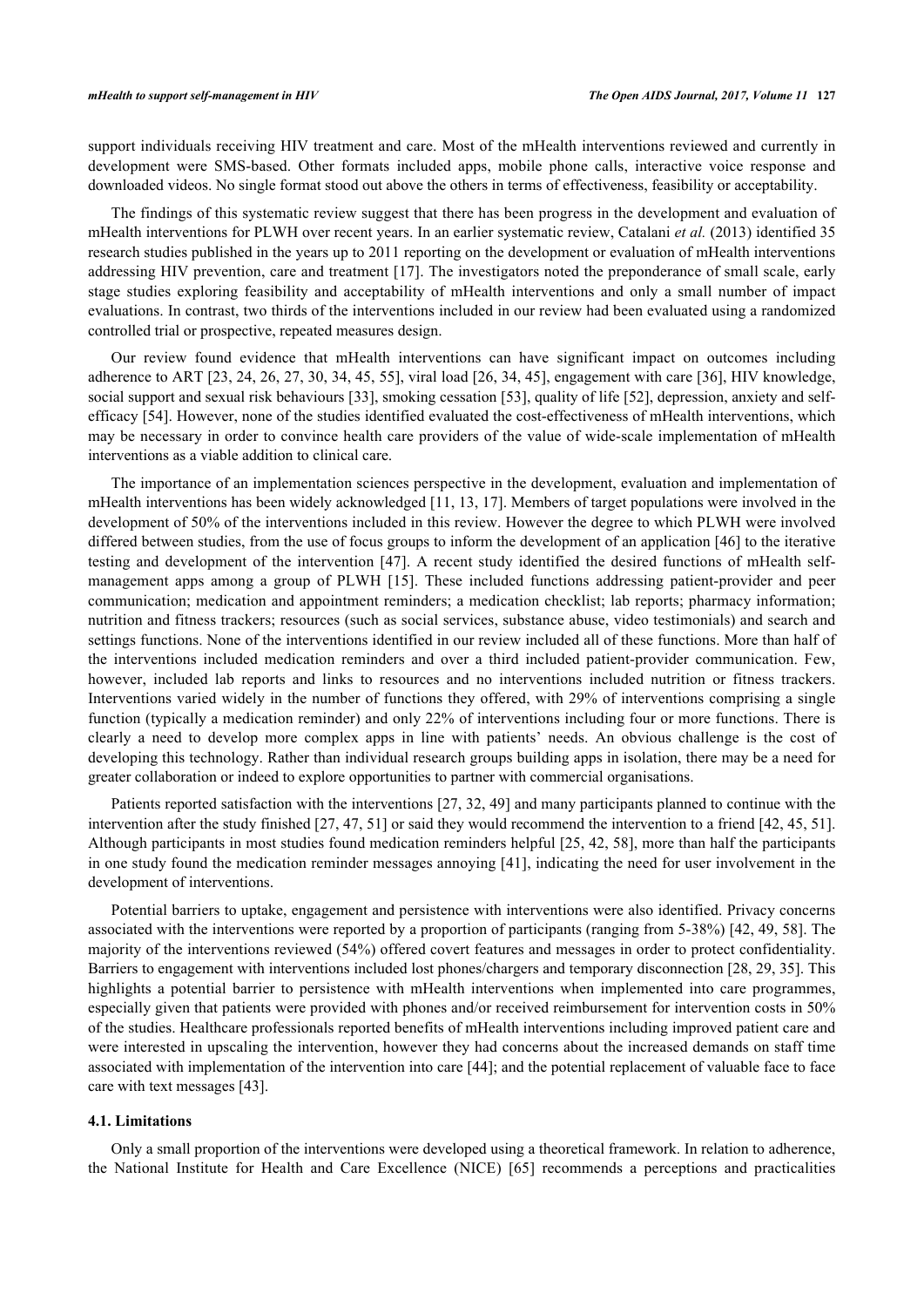#### **128** *The Open AIDS Journal, 2017, Volume 11 Cooper et al.*

approach, suggesting that interventions will be more effective if they address both perceptual barriers (such as individuals' perception of their personal necessity for treatment and concerns about potential adverse effects) as well as practical barriers (such as forgetting). While the interventions included in this review addressed practical barriers through medication reminders and behavioural monitoring, few targeted perceptual barriers. mHealth interventions may benefit from incorporating components which tailor messages to individual's personal perceptions of HIV and ART. An intervention designed to improve adherence to corticosteroids for asthma found that an individually tailored text messages reduced threatening illness perceptions and increased perceived necessity for treatment and adherence [[66\]](#page-13-8).

Participants were provided with incentives for using the mHealth intervention (*e.g.* money/ gift tokens/ phones/ tariff) in 50% of the studies reviewed. This was particularly the case when trying to reach particularly high risk or vulnerable groups (*i.e.* those least engaged with healthcare/ low adherers). It is arguable that the findings will not therefore be generalizable to routine clinical practice where such incentives are unlikely to be provided/ cost-effective. One avenue for future research could be the introduction of gamification strategies (*i.e.* using game type elements such as digital rewards (*e.g.* points) and levels) that could make engagement with the apps intrinsically rewarding. Research suggests that such strategies are already employed regularly in commercial health and fitness apps [\[67](#page-13-9)]. Another underresearched area is the use of mHealth for PLWH who are stable on treatment and for whom use of a mHealth tool may facilitate self-management, preventing unnecessary routine clinic visits.

Our review was restricted to the research literature, however, there may be commercially available applications that are acceptable and beneficial to patients but which have not been included in this review. Negative findings may not be published, therefore the review may not be comprehensive. Furthermore, we did not include generic mHealth selfmanagement interventions unless they had been specifically evaluated with people living with HIV. It may be that there are applications that are useful to PLWH but which have not yet been evaluated within this group.

## **CONCLUSION**

Over the past few years, there has been an increase in the number of self-management mHealth interventions evaluated with PLWH. These interventions have been shown to be effective, feasible and acceptable. However, the literature is dominated by interventions offering a small number of limited functions, such as medication reminders. mHealth has the potential to offer patients a much wider range of functions, such as opportunities to monitor and track clinical markers of disease progression, symptoms, nutrition and exercise, and to provide access to tailored information, educational messages and online peer support, depending on the needs and preferences of patients. With predicted rises in the use of health related applications over coming years, there is a need to develop, implement and evaluate more comprehensive mHealth interventions in order to address the self-management needs of people living with HIV.

## **CONSENT FOR PUBLICATION**

Not applicable.

## **CONFLICT OF INTEREST**

EmERGE is a project funded by the European Union's Horizon 2020 Research and Innovation Programme under Grant agreement no: 643736.

The dissemination activities within the EmERGE project do not represent the opinion of the European Community and only reflect the opinion of the authors and / or the Consortium.

#### **ACKNOWLEDGEMENTS**

This paper is dedicated to Professor Martin Fisher, our much missed colleague and friend, who died in April 2015. Together with Dr. Jenny Whetham, Martin conceived the idea, designed and secured funding for EmERGE programme.

The design of this review was agreed between Jennifer Whetham, Jane Clatworthy and Vanessa Cooper. The systematic review was conducted by Vanessa Cooper and Jane Clatworthy in consultation with Jennifer Whetham. All authors contributed to the writing and reviewing of the article.

The scientific members of the EmERGE consortium are Adrian Brown; Agathe Leon; Ben Marent; Brian West; Daniel Lockhart; David Garcia; Duncan Fatz; Ed Wallitt; Eduard Beck; Enrique Gomez; Eugenio Teofilo; Eva Gonzalez; Felipe Garcia; Flis Henwood; Goncalo Rodrigues; Jennifer Whetham; Josip Begovac; Koen Block; Letitia Pereira; Ludwig Apers; Margarida Borges; Mary Darking; Paloma Chausa; Sime Zekan; Steven Bremner; Steven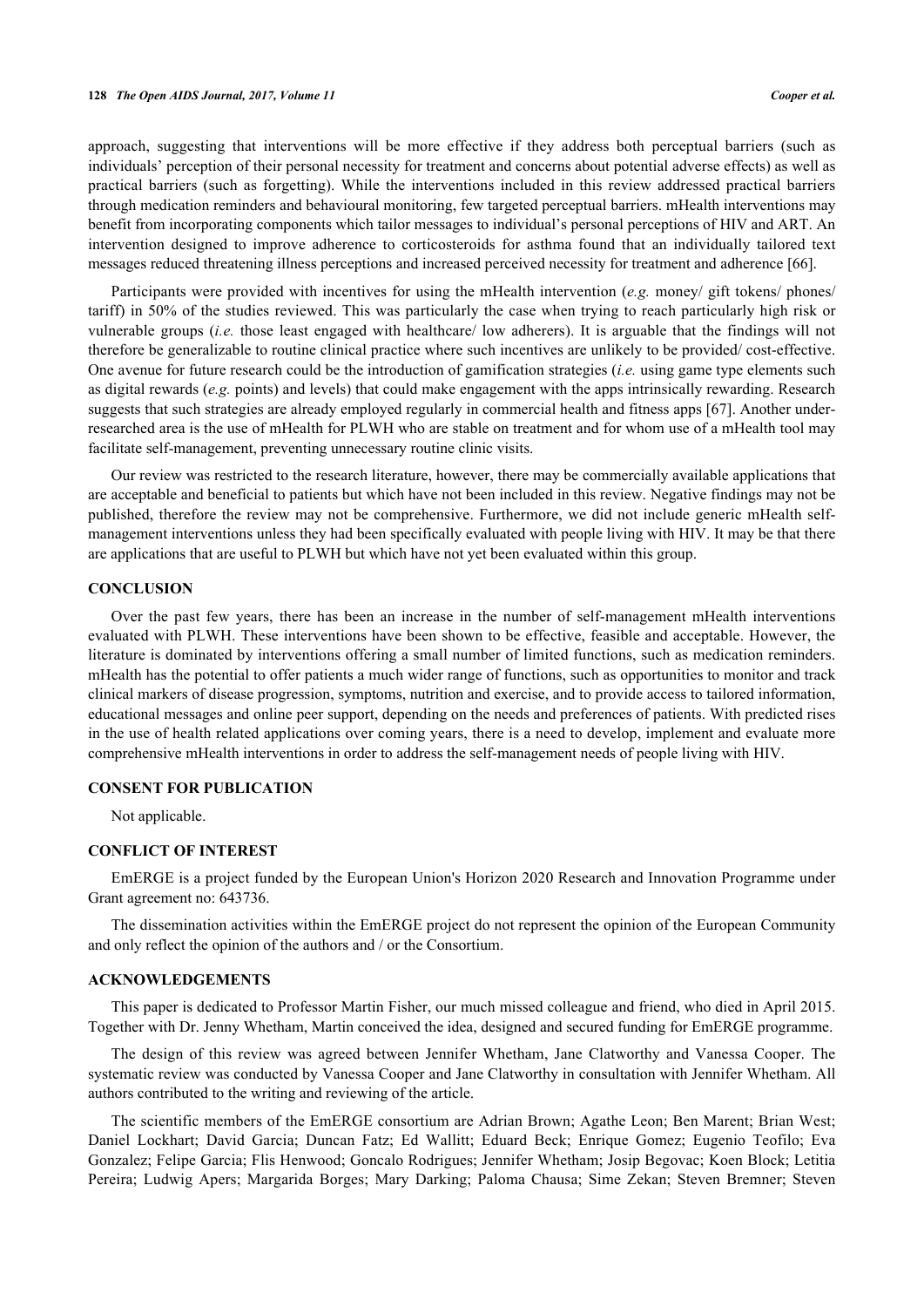Hoornaert, Sundhiya Mandalia.

The scientific advisors are Alec Miners; Cesar Caceres; Richard Harding.

## **SUPPLEMENTARY MATERIAL**

Supplementary material is available on the publishers Website along with the published article.

## **REFERENCES**

- <span id="page-10-0"></span>[1] Lundgren JD, Babiker AG, Gordin F, *et al.* INSIGHT START Study Group. Initiation of antiretroviral therapy in early asymptomatic HIV infection. N Engl J Med 2015; 373(9): 795-807. [\[http://dx.doi.org/10.1056/NEJMoa1506816](http://dx.doi.org/10.1056/NEJMoa1506816)] [PMID: [26192873\]](http://www.ncbi.nlm.nih.gov/pubmed/26192873)
- [2] Zwahlen M, Harris R, May M, *et al.* Antiretroviral Therapy Cohort Collaboration. mortality of HIV-infected patients starting potent antiretroviral therapy: comparison with the general population in nine industrialized countries. Int J Epidemiol 2009; 38(6): 1624-33. [\[http://dx.doi.org/10.1093/ije/dyp306](http://dx.doi.org/10.1093/ije/dyp306)] [PMID: [19820106\]](http://www.ncbi.nlm.nih.gov/pubmed/19820106)
- <span id="page-10-1"></span>[3] May MT, Gompels M, Delpech V, *et al.* UK Collaborative HIV Cohort (UK CHIC) Study. Impact on life expectancy of HIV-1 positive individuals of CD4+ cell count and viral load response to antiretroviral therapy. AIDS 2014; 28(8): 1193-202. [\[http://dx.doi.org/10.1097/QAD.0000000000000243](http://dx.doi.org/10.1097/QAD.0000000000000243)] [PMID: [24556869\]](http://www.ncbi.nlm.nih.gov/pubmed/24556869)
- <span id="page-10-2"></span>[4] Guaraldi G, Prakash M, Moecklinghoff C, Stellbrink HJ. Morbidity in older HIV-infected patients: impact of long-term antiretroviral use. AIDS Rev 2014; 16(2): 75-89. [PMID: [24759453\]](http://www.ncbi.nlm.nih.gov/pubmed/24759453)
- <span id="page-10-3"></span>[5] Millard T, Elliott J, Girdler S. Self-management education programs for people living with HIV/AIDS: a systematic review. AIDS Patient Care STDS 2013; 27(2): 103-13. [\[http://dx.doi.org/10.1089/apc.2012.0294\]](http://dx.doi.org/10.1089/apc.2012.0294) [PMID: [23298279](http://www.ncbi.nlm.nih.gov/pubmed/23298279)]
- <span id="page-10-4"></span>[6] European Commission. eHealth Policy.
- <span id="page-10-5"></span>[7] World Health Organisation mHealth: New horizons for health through mobile technologies Global Observatory for eHealth series. Geneva, Switzerland: World Health Organisation 2011; 3.
- <span id="page-10-6"></span>[8] Gillet J. Measuring mobile penetration: Untangling 'subscribers', 'mobile phone owners' and 'users'. 2014.
- <span id="page-10-7"></span>[9] eMarketer 2 Billion Consumers Worldwide to Get Smart(phones) by 2016: Over half of mobile phone users globally will have smartphones in 2018. 2014.
- <span id="page-10-8"></span>[10] Pellowski JA, Kalichman SC. Recent advances (2011-2012) in technology-delivered interventions for people living with HIV. Curr HIV/AIDS Rep 2012; 9(4): 326-34. [\[http://dx.doi.org/10.1007/s11904-012-0133-9\]](http://dx.doi.org/10.1007/s11904-012-0133-9) [PMID: [22922945](http://www.ncbi.nlm.nih.gov/pubmed/22922945)]
- <span id="page-10-9"></span>[11] Muessig KE, Nekkanti M, Bauermeister J, Bull S, Hightow-Weidman LB. A systematic review of recent smartphone, Internet and Web 2.0 interventions to address the HIV continuum of care. Curr HIV/AIDS Rep 2015; 12(1): 173-90. [\[http://dx.doi.org/10.1007/s11904-014-0239-3\]](http://dx.doi.org/10.1007/s11904-014-0239-3) [PMID: [25626718](http://www.ncbi.nlm.nih.gov/pubmed/25626718)]
- <span id="page-10-10"></span>[12] Morón MJ, Luque R, Casilari E. On the capability of smartphones to perform as communication gateways in medical wireless personal area networks. Sensors (Basel) 2014; 14(1): 575-94. [\[http://dx.doi.org/10.3390/s140100575\]](http://dx.doi.org/10.3390/s140100575) [PMID: [24451456](http://www.ncbi.nlm.nih.gov/pubmed/24451456)]
- <span id="page-10-11"></span>[13] Schnall R, Rojas M, Travers J, Brown W, Bakken S. Use of design science for informing the development of a mobile app for persons living with HIV. AMIA Annual Symposium proceedings / AMIA Symposium AMIA Symposium.
- <span id="page-10-12"></span>[14] Schnall R, Higgins T, Brown W, Carballo-Dieguez A, Bakken S. Trust, Perceived Risk, Perceived ease of use and perceived usefulness as factors related to mHealth technology use. Stud Health Technol Inform 2015; 216: 467-71. [PMID: [26262094\]](http://www.ncbi.nlm.nih.gov/pubmed/26262094)
- <span id="page-10-13"></span>[15] Schnall R, Mosley JP, Iribarren SJ, Bakken S, Carballo-Diéguez A, Brown Iii W. Comparison of a user-centered design, self-management app to existing mHealth apps for persons living with HIV. JMIR Mhealth Uhealth 2015; 3(3): e91. [\[http://dx.doi.org/10.2196/mhealth.4882\]](http://dx.doi.org/10.2196/mhealth.4882) [PMID: [26385783](http://www.ncbi.nlm.nih.gov/pubmed/26385783)]
- <span id="page-10-14"></span>[16] Nilsen W, Kumar S, Shar A, *et al.* Advancing the science of mHealth. J Health Commun 2012; 17(Suppl. 1): 5-10. [\[http://dx.doi.org/10.1080/10810730.2012.677394\]](http://dx.doi.org/10.1080/10810730.2012.677394) [PMID: [22548593](http://www.ncbi.nlm.nih.gov/pubmed/22548593)]
- <span id="page-10-15"></span>[17] Catalani C, Philbrick W, Fraser H, Mechael P, Israelski DM. mHealth for HIV treatment & prevention: A systematic review of the literature. Open AIDS J 2013; 7: 17-41. [\[http://dx.doi.org/10.2174/1874613620130812003\]](http://dx.doi.org/10.2174/1874613620130812003) [PMID: [24133558](http://www.ncbi.nlm.nih.gov/pubmed/24133558)]
- [18] Coomes CM, Lewis MA, Uhrig JD, Furberg RD, Harris JL, Bann CM. Beyond reminders: a conceptual framework for using short message service to promote prevention and improve healthcare quality and clinical outcomes for people living with HIV. AIDS Care 2012; 24(3): 348-57.

[\[http://dx.doi.org/10.1080/09540121.2011.608421\]](http://dx.doi.org/10.1080/09540121.2011.608421) [PMID: [21933036](http://www.ncbi.nlm.nih.gov/pubmed/21933036)]

<span id="page-10-16"></span>[19] Tufts KA, Johnson KF, Shepherd JG, *et al.* Novel interventions for HIV self-management in African American women: a systematic review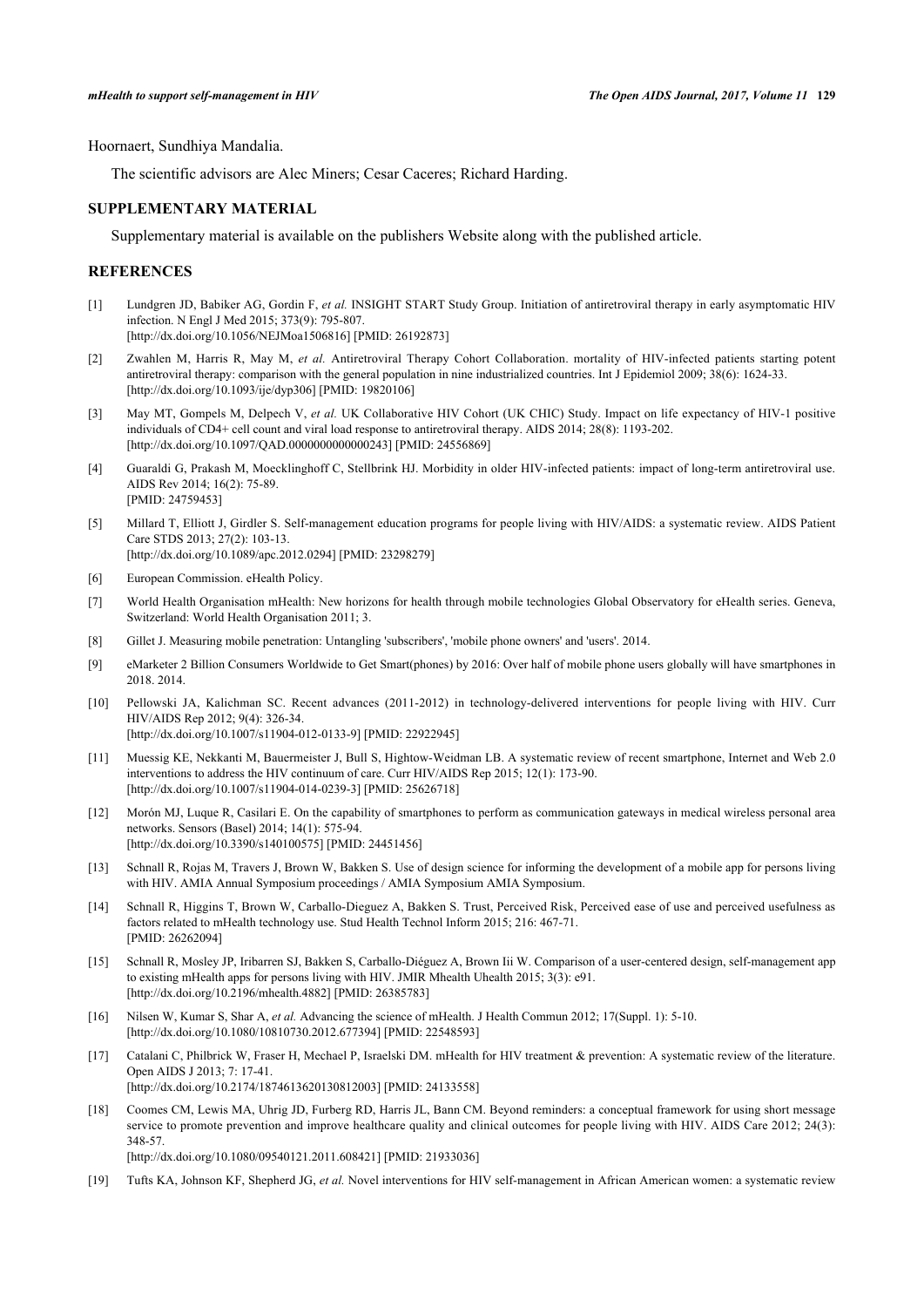of mHealth interventions. J Assoc Nurses AIDS Care 2015; 26(2): 139-50. [\[http://dx.doi.org/10.1016/j.jana.2014.08.002](http://dx.doi.org/10.1016/j.jana.2014.08.002)] [PMID: [25283352\]](http://www.ncbi.nlm.nih.gov/pubmed/25283352)

- <span id="page-11-1"></span>[20] Horvath T, Azman H, Kennedy GE, Rutherford GW. Mobile phone text messaging for promoting adherence to antiretroviral therapy in patients with HIV infection. Cochrane Database Syst Rev 2012; (3): CD009756. [PMID: [22419345\]](http://www.ncbi.nlm.nih.gov/pubmed/22419345)
- <span id="page-11-0"></span>[21] Devi BR, Syed-Abdul S, Kumar A, et al. mHealth: An updated systematic review with a focus on HIV/AIDS and tuberculosis long term management using mobile phones. Comput Methods Programs Biomed 2015; 122(2): 257-65. [\[http://dx.doi.org/10.1016/j.cmpb.2015.08.003\]](http://dx.doi.org/10.1016/j.cmpb.2015.08.003) [PMID: [26304621](http://www.ncbi.nlm.nih.gov/pubmed/26304621)]
- <span id="page-11-2"></span>[22] Pace R, Pluye P, Bartlett G, *et al.* Testing the reliability and efficiency of the pilot Mixed Methods Appraisal Tool (MMAT) for systematic mixed studies review. Int J Nurs Stud 2012; 49(1): 47-53. [\[http://dx.doi.org/10.1016/j.ijnurstu.2011.07.002](http://dx.doi.org/10.1016/j.ijnurstu.2011.07.002)] [PMID: [21835406](http://www.ncbi.nlm.nih.gov/pubmed/21835406)]
- <span id="page-11-3"></span>[23] Moore DJ, Poquette A, Casaletto KB, *et al.* HIV Neurobehavioral Research Program (HNRP) Group. Individualized texting for adherence building (iTAB): improving antiretroviral dose timing among HIV-infected persons with co-occurring bipolar disorder. AIDS Behav 2015;  $19(3)$ : 459-71. [\[http://dx.doi.org/10.1007/s10461-014-0971-0\]](http://dx.doi.org/10.1007/s10461-014-0971-0) [PMID: [25504449](http://www.ncbi.nlm.nih.gov/pubmed/25504449)]
- <span id="page-11-4"></span>[24] Sabin LL, Bachman DeSilva M, Gill CJ, *et al.* Improving adherence to antiretroviral therapy with triggered real-time text message reminders: The china adherence through technology study. J Acquir Immune Defic Syndr 2015; 69(5): 551-9. [\[http://dx.doi.org/10.1097/QAI.0000000000000651](http://dx.doi.org/10.1097/QAI.0000000000000651)] [PMID: [25886927\]](http://www.ncbi.nlm.nih.gov/pubmed/25886927)
- <span id="page-11-5"></span>[25] da Costa TM, Barbosa BJ, Gomes e Costa DA, *et al.* Results of a randomized controlled trial to assess the effects of a mobile SMS-based intervention on treatment adherence in HIV/AIDS-infected Brazilian women and impressions and satisfaction with respect to incoming messages. Int J Med Inform 2012; 81(4): 257-69. [\[http://dx.doi.org/10.1016/j.ijmedinf.2011.10.002](http://dx.doi.org/10.1016/j.ijmedinf.2011.10.002)] [PMID: [22296762\]](http://www.ncbi.nlm.nih.gov/pubmed/22296762)
- <span id="page-11-6"></span>[26] Murray MC, Friesen K, O'Shaughnessy S, Albert A, Maan EJ, Pick N, *et al.* mHEALTH to Improve Health: Effectiveness of a weekly text messaging intervention to improve ART adherence and HIV Viral Load: WelTel OAKTREE. 8th International AIDS Society Conference. Vancouver, BC
- <span id="page-11-7"></span>[27] Dowshen N, Kuhns LM, Johnson A, Holoyda BJ, Garofalo R. Improving adherence to antiretroviral therapy for youth living with HIV/AIDS: a pilot study using personalized, interactive, daily text message reminders. J Med Internet Res 2012; 14(2): e51. [\[http://dx.doi.org/10.2196/jmir.2015](http://dx.doi.org/10.2196/jmir.2015)] [PMID: [22481246\]](http://www.ncbi.nlm.nih.gov/pubmed/22481246)
- <span id="page-11-17"></span>[28] La Grange R, Lewis M, Rockwern B. Using mobile technology to support adherence to medication: SMS text reminders and young people living with HIV. J Adolesc Health 2012; 50.
- <span id="page-11-8"></span>[29] Ingersoll K, Dillingham R, Reynolds G, *et al.* Development of a personalized bidirectional text messaging tool for HIV adherence assessment and intervention among substance abusers. J Subst Abuse Treat 2014; 46(1): 66-73. [\[http://dx.doi.org/10.1016/j.jsat.2013.08.002](http://dx.doi.org/10.1016/j.jsat.2013.08.002)] [PMID: [24029625\]](http://www.ncbi.nlm.nih.gov/pubmed/24029625)
- <span id="page-11-9"></span>[30] Hailey JH, Arscott J. Using technology to effectively engage adolescents and young adults into care: STAR TRACK Adherence Program. J Assoc Nurses AIDS Care 2013; 24(6): 582-6. [\[http://dx.doi.org/10.1016/j.jana.2013.03.001](http://dx.doi.org/10.1016/j.jana.2013.03.001)] [PMID: [23809658\]](http://www.ncbi.nlm.nih.gov/pubmed/23809658)
- <span id="page-11-10"></span>[31] Mbuagbaw L, Thabane L, Ongolo-Zogo P, *et al.* The Cameroon Mobile Phone SMS (CAMPS) trial: a randomized trial of text messaging versus usual care for adherence to antiretroviral therapy. PLoS One 2012; 7(12): e46909. [\[http://dx.doi.org/10.1371/journal.pone.0046909](http://dx.doi.org/10.1371/journal.pone.0046909)] [PMID: [23236345\]](http://www.ncbi.nlm.nih.gov/pubmed/23236345)
- <span id="page-11-11"></span>[32] Furberg RD, Uhrig JD, Bann CM, *et al.* Technical implementation of a multi-component, text message-based intervention for persons living with HIV. JMIR Res Protoc 2012; 1(2): e17. [\[http://dx.doi.org/10.2196/resprot.2017](http://dx.doi.org/10.2196/resprot.2017)] [PMID: [23612237\]](http://www.ncbi.nlm.nih.gov/pubmed/23612237)
- <span id="page-11-13"></span>[33] Uhrig JD, Lewis MA, Bann CM, Harris JL, Furberg RD, Coomes CM, *et al.* Addressing HIV knowledge, risk reduction, social support, and patient involvement using SMS: results of a proof-of-concept study. (Special Issue: Measurement and evaluation outcomes for mHealth communication). J Health Commun: Int Perspect 2012; 17: 128-45. [\[http://dx.doi.org/10.1080/10810730.2011.649156\]](http://dx.doi.org/10.1080/10810730.2011.649156)
- <span id="page-11-12"></span>[34] Lewis MA, Uhrig JD, Bann CM, *et al.* Tailored text messaging intervention for HIV adherence: a proof-of-concept study. Health Psychol 2013; 32(3): 248-53. [\[http://dx.doi.org/10.1037/a0028109](http://dx.doi.org/10.1037/a0028109)] [PMID: [22545972\]](http://www.ncbi.nlm.nih.gov/pubmed/22545972)
- <span id="page-11-14"></span>[35] Norton BL, Person AK, Castillo C, Pastrana C, Subramanian M, Stout JE. Barriers to using text message appointment reminders in an HIV clinic. Telemed J E Health 2014; 20(1): 86-9. [\[http://dx.doi.org/10.1089/tmj.2012.0275](http://dx.doi.org/10.1089/tmj.2012.0275)] [PMID: [24160900](http://www.ncbi.nlm.nih.gov/pubmed/24160900)]
- <span id="page-11-15"></span>[36] Siedner M, Santorino D, Lankowski A, Kanyesigye M, Bwana M, Haberer J, *et al.* An SMS intervention to improve HIV linkage to care: a randomized, comparative effectiveness trial. 21st Conference on Retrovirusesand Opportunistic Infections. Boston, MA. 2014.
- <span id="page-11-16"></span>[37] Farmer T, Brook G, McSorley J, Murphy S, Mohamed A. Using short message service text reminders to reduce 'did not attend' rates in sexual health and HIV appointment clinics. Int J STD AIDS 2014; 25(4): 289-93. [\[http://dx.doi.org/10.1177/0956462413502325\]](http://dx.doi.org/10.1177/0956462413502325) [PMID: [23999939](http://www.ncbi.nlm.nih.gov/pubmed/23999939)]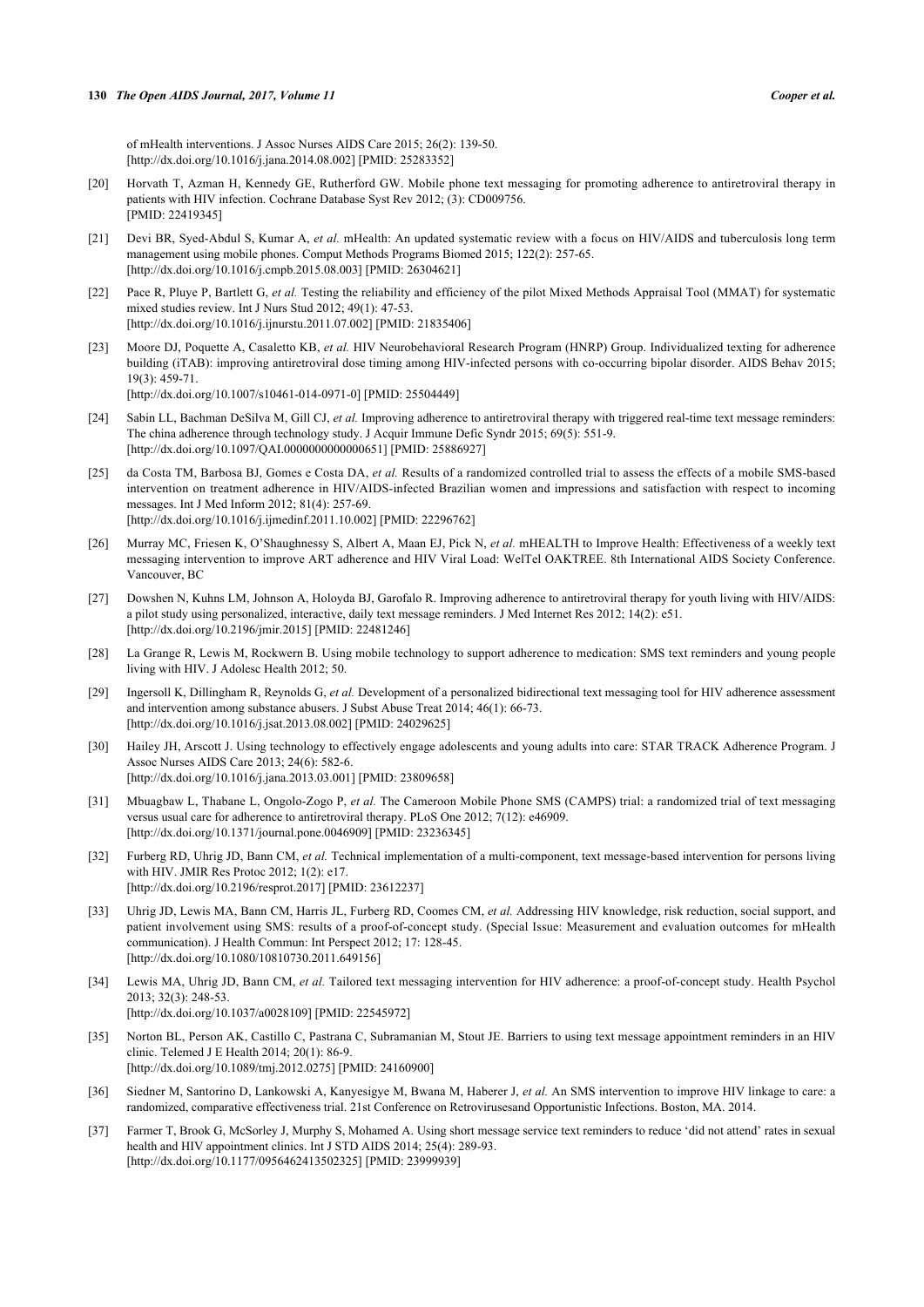- <span id="page-12-0"></span>[38] van der Kop ML, Karanja S, Thabane L, *et al.* In-depth analysis of patient-clinician cell phone communication during the WelTel Kenya1 antiretroviral adherence trial. PLoS One 2012; 7(9): e46033. [\[http://dx.doi.org/10.1371/journal.pone.0046033](http://dx.doi.org/10.1371/journal.pone.0046033)] [PMID: [23049928\]](http://www.ncbi.nlm.nih.gov/pubmed/23049928)
- <span id="page-12-2"></span>[39] Smillie K, Van Borek N, Abaki J, *et al.* A qualitative study investigating the use of a mobile phone short message service designed to improve HIV adherence and retention in care in Canada (WelTel BC1). J Assoc Nurses AIDS Care 2014; 25(6): 614-25. [\[http://dx.doi.org/10.1016/j.jana.2014.01.008](http://dx.doi.org/10.1016/j.jana.2014.01.008)] [PMID: [24768442\]](http://www.ncbi.nlm.nih.gov/pubmed/24768442)
- <span id="page-12-1"></span>[40] van Borek NV, Lester R, Graham R, Maan EJ, Friesen K, Van ML, *et al.* Weltelbc1: A Qualitative analysis of participant and health care worker views of feasibility and acceptability of an mhealth intervention for improving care for HIV positive patients on highly active antiretroviral therapy (HAART) in British Columbia (BC), Canada. Can J Infect Dis Med Microbiol 2013; 24.
- <span id="page-12-3"></span>[41] Walsh J, Sheppard Z, Weston R. The TRxCareTM adherence support system: A pilot study of its acceptability to patients on virologically successful HAART. HIV Med 2012; 13.
- <span id="page-12-4"></span>[42] Reid MJ, Dhar SI, Cary M, *et al.* Opinions and attitudes of participants in a randomized controlled trial examining the efficacy of SMS reminders to enhance antiretroviral adherence: a cross-sectional survey. J Acquir Immune Defic Syndr 2014; 65(2): e86-8. [\[http://dx.doi.org/10.1097/QAI.0b013e3182a9c72b\]](http://dx.doi.org/10.1097/QAI.0b013e3182a9c72b) [PMID: [24442231](http://www.ncbi.nlm.nih.gov/pubmed/24442231)]
- <span id="page-12-5"></span>[43] Murray MC, O'Shaughnessy S, Smillie K, *et al.* WelTel BC1 Study Team. Health care providers' perspectives on a weekly text-messaging intervention to engage HIV-positive persons in care (WelTel BC1). AIDS Behav 2015; 19(10): 1875-87. [\[http://dx.doi.org/10.1007/s10461-015-1151-6\]](http://dx.doi.org/10.1007/s10461-015-1151-6) [PMID: [26297567](http://www.ncbi.nlm.nih.gov/pubmed/26297567)]
- <span id="page-12-6"></span>[44] Mbuagbaw LC, Thabane L, Ongolo-Zogo P, Karanja S, Morfaw FI. Health workers views on the use of text messages to improve adherence to ART: A crosssectional survey of health workers involved in the CAMPS trial. Can J Infect Dis Med Microbiol 2012; 23.
- <span id="page-12-7"></span>[45] Perera AI, Thomas MG, Moore JO, Faasse K, Petrie KJ. Effect of a smartphone application incorporating personalized health-related imagery on adherence to antiretroviral therapy: a randomized clinical trial. AIDS Patient Care STDS 2014; 28(11): 579-86. [\[http://dx.doi.org/10.1089/apc.2014.0156\]](http://dx.doi.org/10.1089/apc.2014.0156) [PMID: [25290556](http://www.ncbi.nlm.nih.gov/pubmed/25290556)]
- <span id="page-12-8"></span>[46] Rosen RK, Ranney ML, Boyer EW. Formative Research for Mhealth HIV Adherence: The iHAART App. System Sciences (HICSS), 2015 48th Hawaii International Conference
- <span id="page-12-9"></span>[47] Luque AE, Corales R, Fowler RJ, *et al.* Bridging the digital divide in HIV care: a pilot study of an iPod personal health record. J Int Assoc Provid AIDS Care 2013; 12(2): 117-21. [\[http://dx.doi.org/10.1177/1545109712457712\]](http://dx.doi.org/10.1177/1545109712457712) [PMID: [22965693](http://www.ncbi.nlm.nih.gov/pubmed/22965693)]
- <span id="page-12-11"></span>[48] Swendeman D, Ramanathan N, Baetscher L, *et al.* Smartphone self-monitoring to support self-management among people living with HIV: perceived benefits and theory of change from a mixed-methods randomized pilot study. J Acquir Immune Defic Syndr 2015; 69(Suppl. 1): S80-91. [\[http://dx.doi.org/10.1097/QAI.0000000000000570](http://dx.doi.org/10.1097/QAI.0000000000000570)] [PMID: [25867783\]](http://www.ncbi.nlm.nih.gov/pubmed/25867783)
- <span id="page-12-10"></span>[49] Hasin DS, Aharonovich E, Greenstein E. HealthCall for the smartphone: technology enhancement of brief intervention in HIV alcohol dependent patients. Addict Sci Clin Pract 2014; 9: 5. [\[http://dx.doi.org/10.1186/1940-0640-9-5\]](http://dx.doi.org/10.1186/1940-0640-9-5) [PMID: [24533631](http://www.ncbi.nlm.nih.gov/pubmed/24533631)]
- <span id="page-12-12"></span>[50] Belzer ME, Naar-King S, Olson J, *et al.* Adolescent Medicine Trials Network for HIV/AIDS Interventions. The use of cell phone support for non-adherent HIV-infected youth and young adults: an initial randomized and controlled intervention trial. AIDS Behav 2014; 18(4): 686-96. [\[http://dx.doi.org/10.1007/s10461-013-0661-3\]](http://dx.doi.org/10.1007/s10461-013-0661-3) [PMID: [24271347](http://www.ncbi.nlm.nih.gov/pubmed/24271347)]
- <span id="page-12-13"></span>[51] Belzer ME, Kolmodin MacDonell K, Clark LF, *et al.* Adolescent Medicine Trials Network for HIV/AIDS Interventions. Acceptability and feasibility of a cell phone support intervention for youth living with HIV with nonadherence to antiretroviral therapy. AIDS Patient Care STDS 2015; 29(6): 338-45.
	- [\[http://dx.doi.org/10.1089/apc.2014.0282\]](http://dx.doi.org/10.1089/apc.2014.0282) [PMID: [25928772](http://www.ncbi.nlm.nih.gov/pubmed/25928772)]
- <span id="page-12-14"></span>[52] Huang D, Sangthong R, McNeil E, Chongsuvivatwong V, Zheng W, Yang X. Effects of a phone call intervention to promote adherence to antiretroviral therapy and quality of life of HIV/AIDS patients in baoshan, china: A randomized controlled trial aids research and treatment. 2013.
- <span id="page-12-15"></span>[53] Vidrine DJ, Marks RM, Arduino RC, Gritz ER. Efficacy of cell phone-delivered smoking cessation counseling for persons living with HIV/AIDS: 3-month outcomes. Nicotine Tob Res 2012; 14(1): 106-10. [\[http://dx.doi.org/10.1093/ntr/ntr121\]](http://dx.doi.org/10.1093/ntr/ntr121) [PMID: [21669958](http://www.ncbi.nlm.nih.gov/pubmed/21669958)]
- <span id="page-12-16"></span>[54] Vidrine DJ, Kypriotakis G, Li L, *et al.* Mediators of a smoking cessation intervention for persons living with HIV/AIDS. Drug Alcohol Depend 2015; 147: 76-80.
	- [\[http://dx.doi.org/10.1016/j.drugalcdep.2014.12.003\]](http://dx.doi.org/10.1016/j.drugalcdep.2014.12.003) [PMID: [25542824](http://www.ncbi.nlm.nih.gov/pubmed/25542824)]
- <span id="page-12-17"></span>[55] Swendeman D, Jana S, Ray P, Mindry D, Das M, Bhakta B. Development and pilot testing of daily interactive voice response (IVR) calls to support antiretroviral adherence in india: A mixed-methods pilot study. AIDS Behav 2015; 19(Suppl. 2): 142-55. [\[http://dx.doi.org/10.1007/s10461-014-0983-9\]](http://dx.doi.org/10.1007/s10461-014-0983-9) [PMID: [25638037](http://www.ncbi.nlm.nih.gov/pubmed/25638037)]
- <span id="page-12-18"></span>[56] Rodrigues R, Shet A, Antony J, *et al.* Supporting adherence to antiretroviral therapy with mobile phone reminders: results from a cohort in South India. PLoS One 2012; 7(8): e40723. [\[http://dx.doi.org/10.1371/journal.pone.0040723](http://dx.doi.org/10.1371/journal.pone.0040723)] [PMID: [22952574\]](http://www.ncbi.nlm.nih.gov/pubmed/22952574)
- <span id="page-12-19"></span>[57] Shet A, De CA, Kumarasamy N, Rodrigues R, Rewari BB, Ashorn P, *et al.* Effect of mobile telephone reminders on treatment outcome in